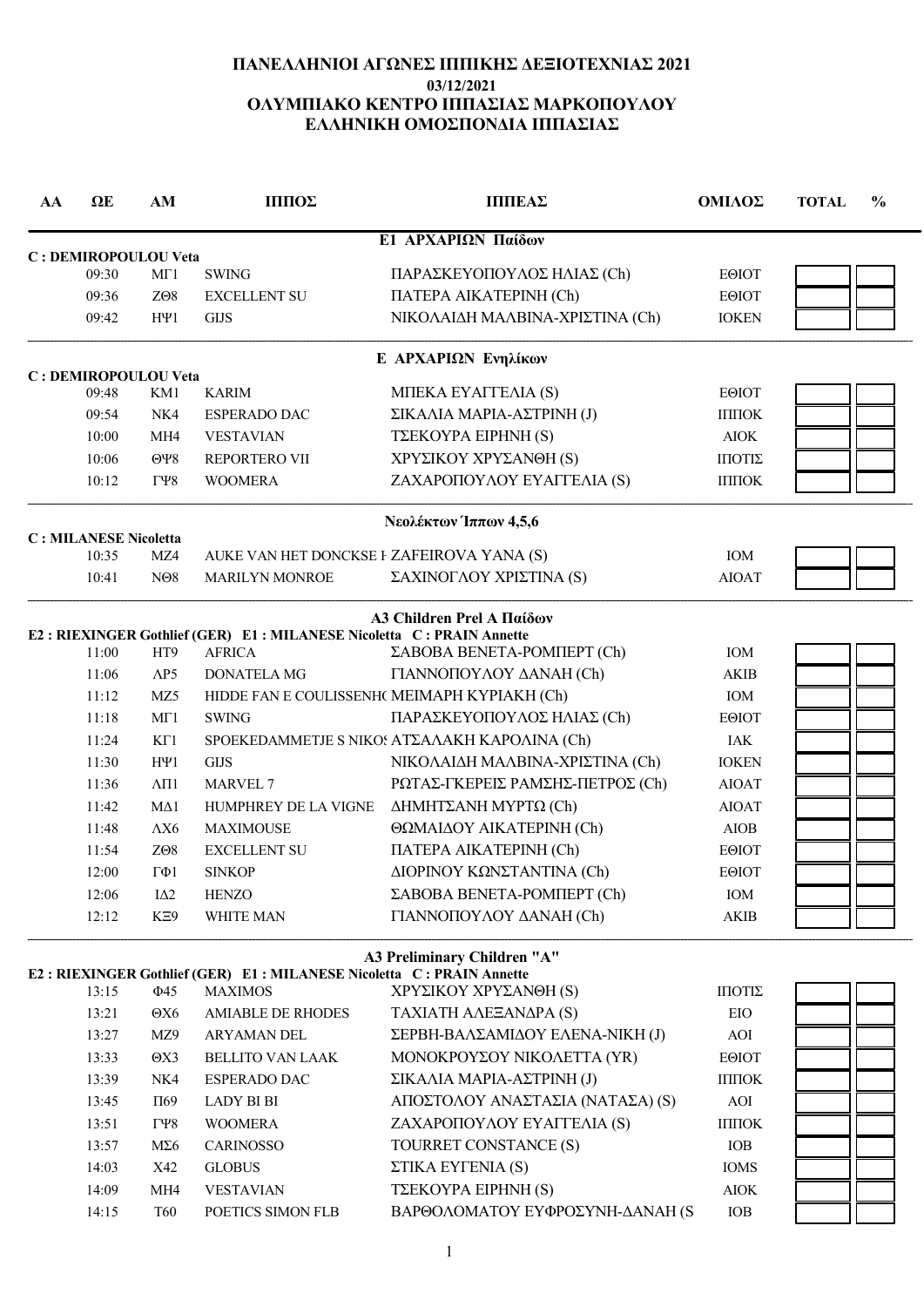# ΠΑΝΕΛΛΗΝΙΟΙ ΑΓΩΝΕΣ ΙΠΠΙΚΗΣ ΔΕΞΙΟΤΕΧΝΙΑΣ 2021 03/12/2021 ΟΛΥΜΠΙΑΚΟ ΚΕΝΤΡΟ ΙΠΠΑΣΙΑΣ ΜΑΡΚΟΠΟΥΛΟΥ ΕΛΛΗΝΙΚΗ ΟΜΟΣΠΟΝΔΙΑ ΙΠΠΑΣΙΑΣ

| AA | $\Omega$ E | AM                      | ΙΠΠΟΣ                                                                                      | <b>ПППЕАΣ</b>                                       | ΟΜΙΛΟΣ       | <b>TOTAL</b> | $\frac{0}{0}$ |
|----|------------|-------------------------|--------------------------------------------------------------------------------------------|-----------------------------------------------------|--------------|--------------|---------------|
|    | 14:21      | KM1                     | <b>KARIM</b>                                                                               | MIJEKA EYAFTEAIA (S)                                | <b>EOIOT</b> |              |               |
|    | 14:27      | O <sub>K6</sub>         | <b>LUCKY N</b>                                                                             | ΧΑΒΙΑΡΟΠΟΥΛΟΥ ΜΑΡΙΑ-ΧΡΥΣΗ (J)                       | AOI          |              |               |
|    | 14:33      | ME <sub>8</sub>         | <b>ERMIS V</b>                                                                             | ΑΝΑΓΝΩΣΤΟΥ ΑΙΚΑΤΕΡΙΝΗ (S)                           | <b>EOIOT</b> |              |               |
|    | 14:39      | $\Gamma \Omega 2$       | <b>OLI SCOT</b>                                                                            | ΠΑΠΙΔΑ ΘΕΟΔΩΡΑ (J)                                  | AOI          |              |               |
|    | 14:45      | $\Theta$ Y <sub>8</sub> | REPORTERO VII                                                                              | ΧΡΥΣΙΚΟΥ ΧΡΥΣΑΝΘΗ (S)                               | ΙΠΟΤΙΣ       |              |               |
|    | 14:51      | IE <sub>5</sub>         | <b>SZIKRAZO VULKAN</b>                                                                     | ΤΑΧΙΑΤΗ ΑΛΕΞΑΝΔΡΑ (S)                               | EIO          |              |               |
|    |            |                         |                                                                                            | <b>T4 Team Juniors</b>                              |              |              |               |
|    | 15:20      |                         | E : PRAIN Annette C : RIEXINGER Gothlief (GER) M : MILANESE Nicoletta<br><b>BARON LVII</b> |                                                     |              |              |               |
|    |            | $\Delta K2$             |                                                                                            | <b>BROWN EMILY (S)</b>                              | IOM          |              |               |
|    | 15:27      | $\Delta X$ 5            | ORLANDO 252                                                                                | <b>ΜΑΡΓΑΡΗ ΑΙΜΙΛΙΑ (ΕΜΙΛΥ) (S)</b>                  | EIO          |              |               |
|    | 15:34      | BT6                     |                                                                                            | FRESCO VAN DE VOSSEKAN ANETOΠOYAOY AMEAIA-EAENH (S) | ΙΠΟΤΙΣ       |              |               |
|    | 15:41      | HX2                     | <b>FAIRYTALE</b>                                                                           | ΜΟΥΣΑΜΑ ΕΜΜΑΝΟΥΕΛΑ (S)                              | <b>IOB</b>   |              |               |
|    | 15:48      | $\Gamma\Pi4$            | <b>IGNORADO</b>                                                                            | <b>EMILOVA NADIA (S)</b>                            | IOM          |              |               |
|    |            |                         |                                                                                            | Γ4 Εφήβων                                           |              |              |               |
|    | 15:55      | KT3                     | E : PRAIN Annette C : RIEXINGER Gothlief (GER) M : MILANESE Nicoletta<br><b>DESTENY</b>    | ΑΤΣΑΛΑΚΗ ΙΖΑΜΠΕΛΛΑ (J)                              | <b>IAK</b>   |              |               |
|    | 16:02      | IA7                     | <b>KING BLACK</b>                                                                          | ΟΙΚΟΝΟΜΟΥ ΤΡΙΑΝΤΑΦΥΛΛΙΑ (ΙΛΕΝΙΑ) (.                 | <b>AIOAT</b> |              |               |
|    | 16:09      | $\Lambda$ O7            | <b>ELISE</b>                                                                               | ΡΕΤΣΟΥ ΧΡΙΣΤΙΝΑ (J)                                 | <b>IOB</b>   |              |               |
|    | 16:16      | M <sub>09</sub>         | <b>BARTHEZ 4</b>                                                                           | ΚΑΤΣΙΚΗΣ ΑΛΕΞΑΝΔΡΟΣ (J)                             | EIO          |              |               |
|    | 16:23      | $\Lambda$ $\Gamma$ 3    | <b>BOY ALTENA</b>                                                                          | ΓΑΓΑΝΗ ΚΟΡΙΝΑ (J)                                   | <b>IAK</b>   |              |               |
|    | 16:30      | HN <sub>5</sub>         | <b>CAPUCHINO</b>                                                                           | <b>ΤΕΡΤΙΠΗ ΖΩΗ (J)</b>                              | <b>AIOAT</b> |              |               |
|    |            |                         |                                                                                            | Δα Prix St. Georges                                 |              |              |               |
|    |            |                         | E : PRAIN Annette C : RIEXINGER Gothlief (GER) M : MILANESE Nicoletta                      |                                                     |              |              |               |
|    | 16:50      | BM3                     | <b>BAIAO</b>                                                                               | ΣΤΑΥΡΟΥΛΑΚΗΣ ΣΤΕΛΙΟΣ (S)                            | <b>AKIB</b>  |              |               |
|    | 16:58      | $\Gamma\Psi1$           | WHITE MAGIC 23                                                                             | ΜΑΣΣΑΡΟΥ ΔΗΜΗΤΡΑ (S)                                | <b>IOB</b>   |              |               |
|    | 17:06      | $\Gamma$ B <sub>3</sub> | <b>SALVANOS SONG</b>                                                                       | ΒΑΡΒΙΤΣΙΩΤΗ ΦΩΤΕΙΝΗ (S)                             | <b>IOB</b>   |              |               |
|    | 17:14      | $\Delta P9$             | <b>DAMOR</b>                                                                               | ΣΑΧΙΝΟΓΛΟΥ ΧΡΙΣΤΙΝΑ (S)                             | <b>AIOAT</b> |              |               |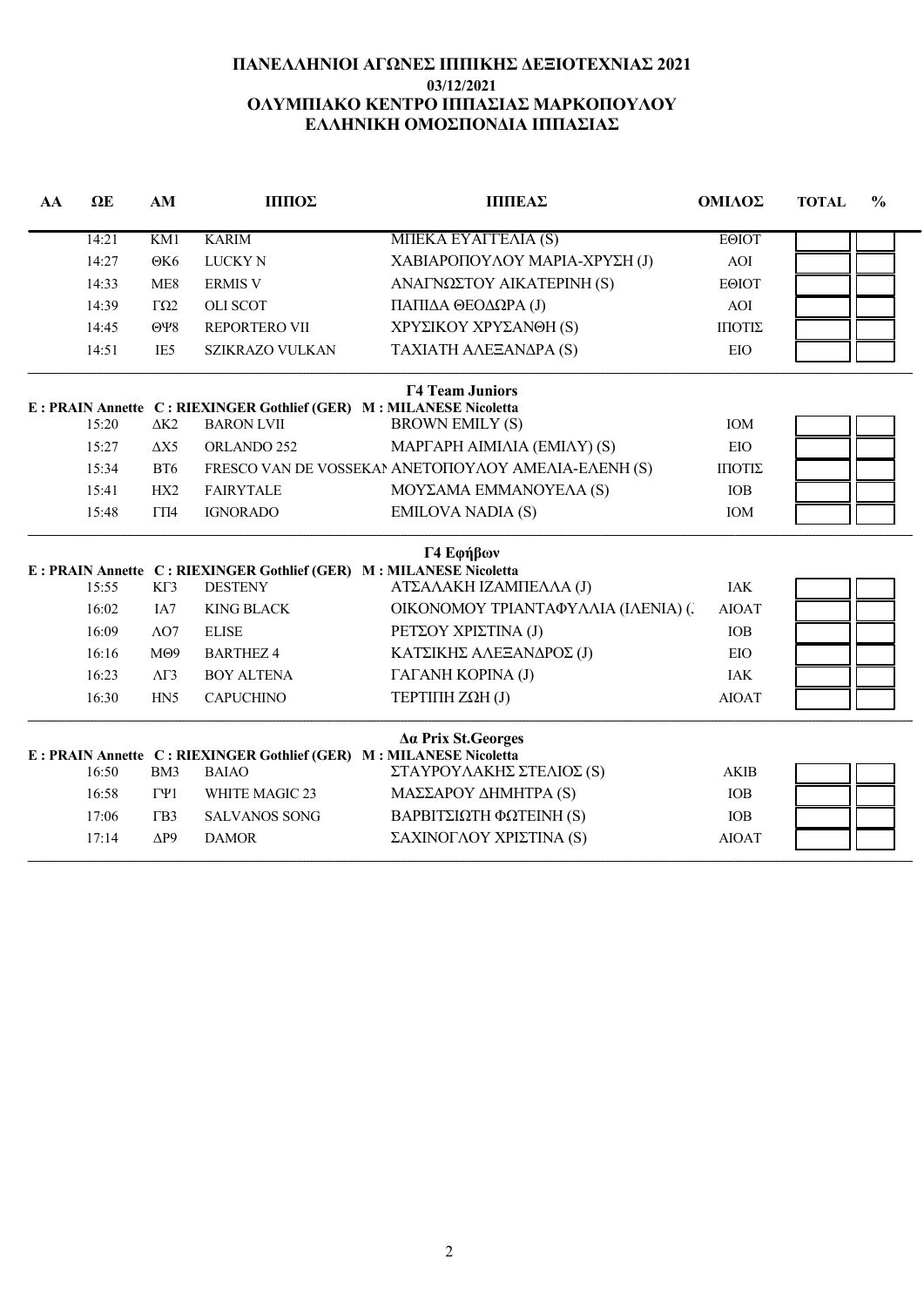# ΠΑΝΕΛΛΗΝΙΟΙ ΑΓΩΝΕΣ ΙΠΠΙΚΗΣ ΔΕΞΙΟΤΕΧΝΙΑΣ 2021 04/12/2021 ΟΛΥΜΠΙΑΚΟ ΚΕΝΤΡΟ ΙΠΠΑΣΙΑΣ ΜΑΡΚΟΠΟΥΛΟΥ ΕΛΛΗΝΙΚΗ ΟΜΟΣΠΟΝΔΙΑ ΙΠΠΑΣΙΑΣ

| AA | $\Omega$ E | AM                       | ΙΠΠΟΣ                                                                                 | <b>ПППЕАΣ</b>                                       | ΟΜΙΛΟΣ                           | <b>TOTAL</b> | $\frac{0}{0}$ |
|----|------------|--------------------------|---------------------------------------------------------------------------------------|-----------------------------------------------------|----------------------------------|--------------|---------------|
|    |            |                          |                                                                                       | Β7 Αγώνισμα                                         |                                  |              |               |
|    |            |                          | E : PRAIN Annette C : MILANESE Nicoletta M : RIEXINGER Gothlief (GER)                 |                                                     |                                  |              |               |
|    | 10:00      | $\Theta X6$              | <b>AMIABLE DE RHODES</b>                                                              | ΤΑΧΙΑΤΗ ΑΛΕΞΑΝΔΡΑ (S)                               | EIO                              |              |               |
|    | 10:07      | ME1                      | <b>MELBOURNE</b>                                                                      | ZAFEIROVA YANA (S)                                  | IOM                              |              |               |
|    | 10:14      | T60                      | POETICS SIMON FLB                                                                     | ΒΑΡΘΟΛΟΜΑΤΟΥ ΕΥΦΡΟΣΥΝΗ-ΔΑΝΑΗ (S                     | <b>IOB</b>                       |              |               |
|    | 10:30      | IE5                      | SZIKRAZO VULKAN                                                                       | ΤΑΧΙΑΤΗ ΑΛΕΞΑΝΔΡΑ (S)                               | EIO                              |              |               |
|    | 10:50      | $\Omega$ 72              | E2: RIEXINGER Gothlief (GER) E1: PRAIN Annette C: MILANESE Nicoletta<br><b>WESLEY</b> | A4 Team CH Παίδων<br>ΣΑΒΟΒΑ ΒΕΝΕΤΑ-ΡΟΜΠΕΡΤ (Ch)     | IOM                              |              |               |
|    | 10:56      | MΔ1                      | HUMPHREY DE LA VIGNE                                                                  | ΔΗΜΗΤΣΑΝΗ ΜΥΡΤΩ (Ch)                                | <b>AIOAT</b>                     |              |               |
|    | 11:02      | $\Lambda$ <sub>II1</sub> | MARVEL 7                                                                              | ΡΩΤΑΣ-ΓΚΕΡΕΙΣ ΡΑΜΣΗΣ-ΠΕΤΡΟΣ (Ch)                    | <b>AIOAT</b>                     |              |               |
|    | 11:08      | $\triangle P5$           | <b>DONATELA MG</b>                                                                    | ΓΙΑΝΝΟΠΟΥΛΟΥ ΔΑΝΑΗ (Ch)                             | <b>AKIB</b>                      |              |               |
|    | 11:14      | KT1                      |                                                                                       | SPOEKEDAMMETJE S NIKOS ΑΤΣΑΛΑΚΗ ΚΑΡΟΛΙΝΑ (Ch)       | <b>IAK</b>                       |              |               |
|    | 11:20      | $H\Psi1$                 | <b>GIJS</b>                                                                           | ΝΙΚΟΛΑΙΔΗ ΜΑΛΒΙΝΑ-ΧΡΙΣΤΙΝΑ (Ch)                     | <b>IOKEN</b>                     |              |               |
|    | 11:26      | $\Lambda X6$             | <b>MAXIMOUSE</b>                                                                      | ΘΩΜΑΙΔΟΥ ΑΙΚΑΤΕΡΙΝΗ (Ch)                            | <b>AIOB</b>                      |              |               |
|    | 11:32      | MZ5                      |                                                                                       | HIDDE FAN E COULISSENH( MEIMAPH KYPIAKH (Ch)        | IOM                              |              |               |
|    | 11:38      | $I\Delta2$               | <b>HENZO</b>                                                                          | ΣΑΒΟΒΑ ΒΕΝΕΤΑ-ΡΟΜΠΕΡΤ (Ch)                          | IOM                              |              |               |
|    |            |                          |                                                                                       | <b>A4 Team Children</b>                             |                                  |              |               |
|    |            |                          | E2: RIEXINGER Gothlief (GER) E1: PRAIN Annette C: MILANESE Nicoletta                  |                                                     |                                  |              |               |
|    | 12:05      | $\Theta X6$              | <b>AMIABLE DE RHODES</b>                                                              | ΤΑΧΙΑΤΗ ΑΛΕΞΑΝΔΡΑ (S)                               | EIO                              |              |               |
|    | 12:11      | T <sub>60</sub>          | POETICS SIMON FLB                                                                     | ΒΑΡΘΟΛΟΜΑΤΟΥ ΕΥΦΡΟΣΥΝΗ-ΔΑΝΑΗ (S                     | IOB                              |              |               |
|    | 12:17      | $M\Sigma 6$              | <b>CARINOSSO</b>                                                                      | TOURRET CONSTANCE (S)                               | <b>IOB</b>                       |              |               |
|    | 12:23      | $\Pi$ 69                 | <b>LADY BI BI</b>                                                                     | ΑΠΟΣΤΟΛΟΥ ΑΝΑΣΤΑΣΙΑ (ΝΑΤΑΣΑ) (S)                    | AOI                              |              |               |
|    | 12:29      | $\Theta$ K6              | <b>LUCKY N</b>                                                                        | ΧΑΒΙΑΡΟΠΟΥΛΟΥ ΜΑΡΙΑ-ΧΡΥΣΗ (J)                       | <b>AOI</b>                       |              |               |
|    | 12:35      | $\Gamma\Omega$           | <b>OLI SCOT</b>                                                                       | ΠΑΠΙΔΑ ΘΕΟΔΩΡΑ (J)                                  | AOI                              |              |               |
|    | 12:41      | IE5                      | SZIKRAZO VULKAN                                                                       | ΤΑΧΙΑΤΗ ΑΛΕΞΑΝΔΡΑ (S)                               | EIO                              |              |               |
|    |            |                          |                                                                                       | Δβ Intermediate "I"                                 |                                  |              |               |
|    | 13:40      | BM3                      | E : MILANESE Nicoletta C : PRAIN Annette M : RIEXINGER Gothlief (GER)<br><b>BAIAO</b> | ΣΤΑΥΡΟΥΛΑΚΗΣ ΣΤΕΛΙΟΣ (S)                            | <b>AKIB</b>                      |              |               |
|    | 13:48      | $\Gamma\Psi1$            | WHITE MAGIC 23                                                                        | ΜΑΣΣΑΡΟΥ ΔΗΜΗΤΡΑ (S)                                | <b>IOB</b>                       |              |               |
|    | 13:56      | $\Delta P9$              | <b>DAMOR</b>                                                                          | ΣΑΧΙΝΟΓΛΟΥ ΧΡΙΣΤΙΝΑ (S)                             | <b>AIOAT</b>                     |              |               |
|    | 14:04      | $\Gamma B3$              | <b>SALVANOS SONG</b>                                                                  | ΒΑΡΒΙΤΣΙΩΤΗ ΦΩΤΕΙΝΗ (S)                             | IOB                              |              |               |
|    |            |                          |                                                                                       |                                                     |                                  |              |               |
|    |            |                          | E : MILANESE Nicoletta C : PRAIN Annette M : RIEXINGER Gothlief (GER)                 | Γ6 Αγώνισμα                                         |                                  |              |               |
|    | 14:30      | X66                      | <b>AIOLOS</b>                                                                         | ΓΚΙΩΝΗ-ΔΗΜΗΤΣΑΝΗ ΧΡΙΣΤΙΝΑ (S)                       | <b>AIOAT</b>                     |              |               |
|    | 14:37      | Ψ44                      | <b>TORINO</b>                                                                         | ΚΑΒΑΛΛΙΕΡΑΤΟΥ ΒΑΣΙΛΙΚΗ (S)                          | IOB                              |              |               |
|    |            |                          |                                                                                       | <b>F5 Individual Juniors</b>                        |                                  |              |               |
|    | 15:00      | BT6                      | E : MILANESE Nicoletta C : PRAIN Annette M : RIEXINGER Gothlief (GER)                 | FRESCO VAN DE VOSSEKAN ANETOΠOYAOY AMEAIA-EAENH (S) | $\text{I} \Pi \text{OTI} \Sigma$ |              |               |
|    | 15:07      | $\Gamma\Pi4$             | <b>IGNORADO</b>                                                                       | <b>EMILOVA NADIA (S)</b>                            | IOM                              |              |               |
|    | 15:14      | $\Delta K2$              | <b>BARON LVII</b>                                                                     | <b>BROWN EMILY (S)</b>                              | IOM                              |              |               |
|    | 15:21      | HX <sub>2</sub>          | <b>FAIRYTALE</b>                                                                      | ΜΟΥΣΑΜΑ ΕΜΜΑΝΟΥΕΛΑ (S)                              | IOB                              |              |               |

# Γ5 Εφήβων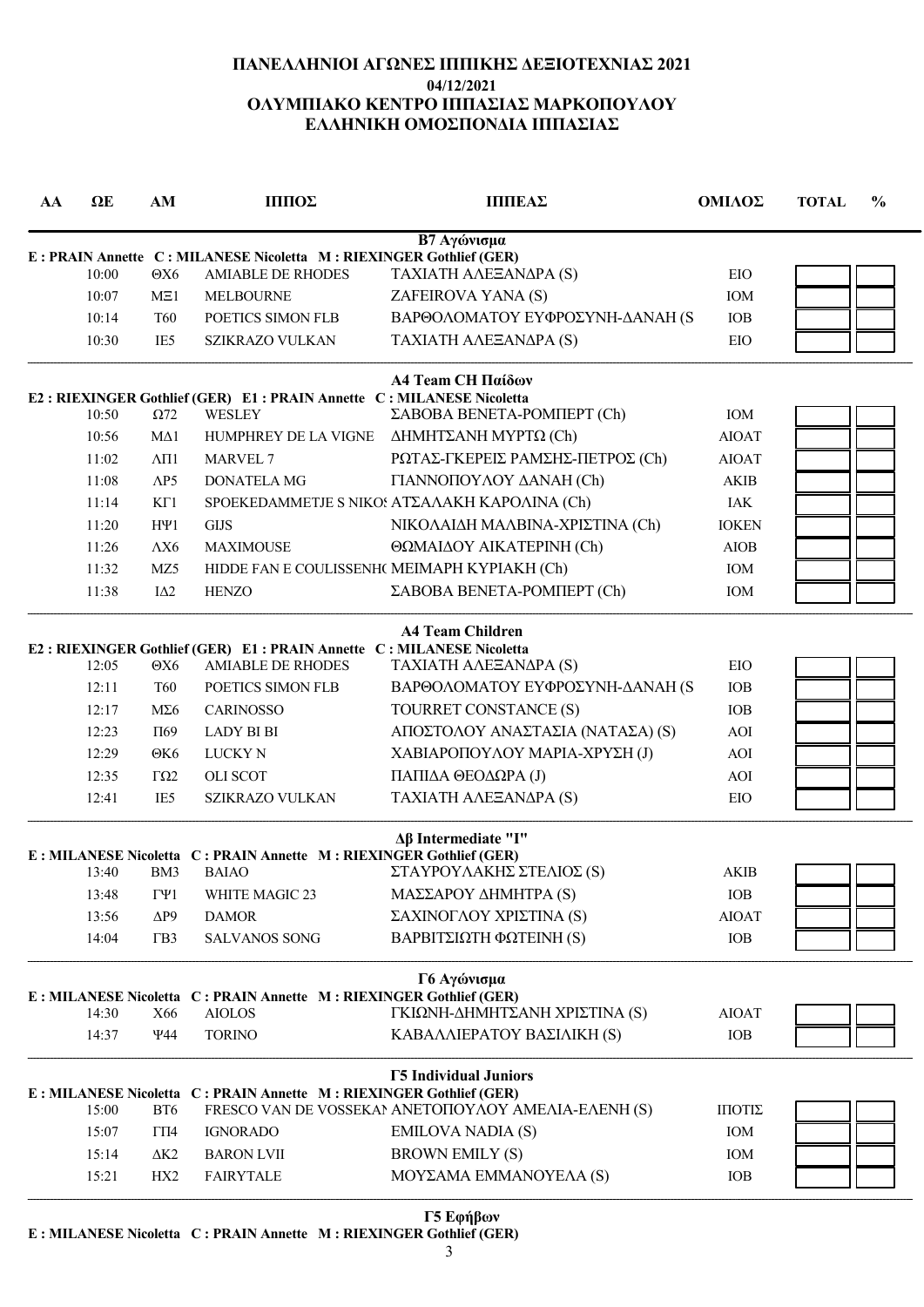## ΠΑΝΕΛΛΗΝΙΟΙ ΑΓΩΝΕΣ ΙΠΠΙΚΗΣ ΔΕΞΙΟΤΕΧΝΙΑΣ 2021 04/12/2021 ΟΛΥΜΠΙΑΚΟ ΚΕΝΤΡΟ ΙΠΠΑΣΙΑΣ ΜΑΡΚΟΠΟΥΛΟΥ ΕΛΛΗΝΙΚΗ ΟΜΟΣΠΟΝΔΙΑ ΙΠΠΑΣΙΑΣ

| AA | $\Omega$ E | AM               | ШΠΟΣ              | ШΠЕΑΣ                               | ΟΜΙΛΟΣ       | <b>TOTAL</b> | $\frac{6}{6}$ |
|----|------------|------------------|-------------------|-------------------------------------|--------------|--------------|---------------|
|    | 15:30      | M <sub>0</sub> 9 | BARTHEZ4          | ΚΑΤΣΙΚΗΣ ΑΛΕΞΑΝΔΡΟΣ (J)             | EIO          |              |               |
|    | 15:37      | KT3              | <b>DESTENY</b>    | ΑΤΣΑΛΑΚΗ ΙΖΑΜΠΕΛΛΑ (J)              | <b>IAK</b>   |              |               |
|    | 15:44      | $\Lambda$ O7     | <b>ELISE</b>      | ΡΕΤΣΟΥ ΧΡΙΣΤΙΝΑ (J)                 | <b>IOB</b>   |              |               |
|    | 15:51      | H <sub>N5</sub>  | <b>CAPUCHINO</b>  | <b>ΤΕΡΤΙΠΗ ΖΩΗ (J)</b>              | <b>AIOAT</b> |              |               |
|    | 15:58      | $\Delta\Gamma$ 3 | <b>BOY ALTENA</b> | ΓΑΓΑΝΗ ΚΟΡΙΝΑ (J)                   | <b>IAK</b>   |              |               |
|    | 16:05      | IA7              | KING BLACK        | ΟΙΚΟΝΟΜΟΥ ΤΡΙΑΝΤΑΦΥΛΛΙΑ (ΙΛΕΝΙΑ) (. | <b>AIOAT</b> |              |               |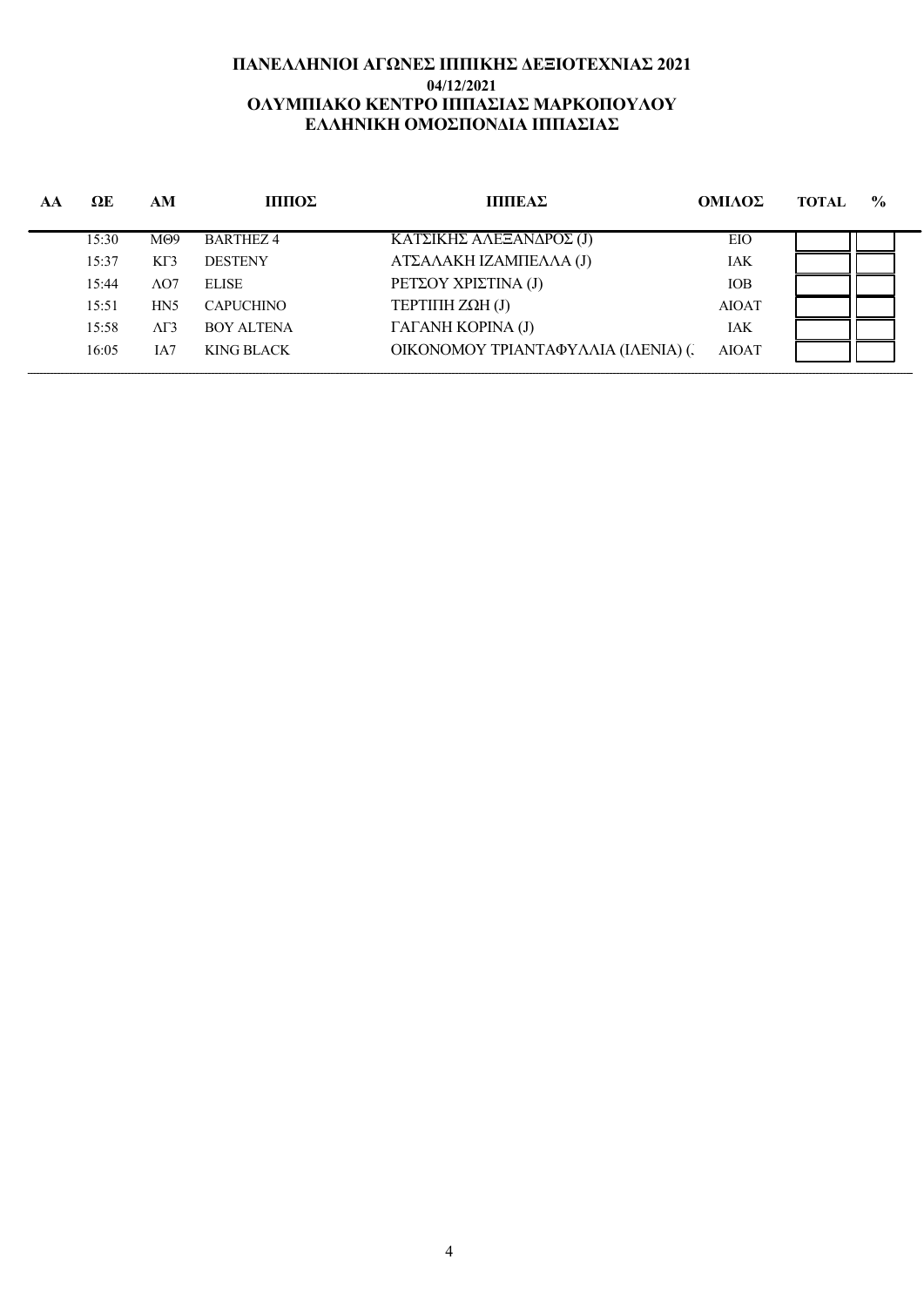# ΠΑΝΕΛΛΗΝΙΟΙ ΑΓΩΝΕΣ ΙΠΠΙΚΗΣ ΔΕΞΙΟΤΕΧΝΙΑΣ 2021 05/12/2021 ΟΛΥΜΠΙΑΚΟ ΚΕΝΤΡΟ ΙΠΠΑΣΙΑΣ ΜΑΡΚΟΠΟΥΛΟΥ ΕΛΛΗΝΙΚΗ ΟΜΟΣΠΟΝΔΙΑ ΙΠΠΑΣΙΑΣ

| AA | $\Omega$ E                           | AM                       | ΙΠΠΟΣ                                                                                   | ΠΠΙΕΑΣ                                        | ΟΜΙΛΟΣ                         | $\frac{6}{6}$<br><b>TOTAL</b> |
|----|--------------------------------------|--------------------------|-----------------------------------------------------------------------------------------|-----------------------------------------------|--------------------------------|-------------------------------|
|    |                                      |                          |                                                                                         | Νεολέκτων Ίππων 4,5,6                         |                                |                               |
|    | C: RIEXINGER Gothlief (GER)<br>10:00 | N <sub>08</sub>          | MARILYN MONROE                                                                          | ΣΑΧΙΝΟΓΛΟΥ ΧΡΙΣΤΙΝΑ (S)                       | <b>AIOAT</b>                   |                               |
|    | 10:06                                | MZ4                      | AUKE VAN HET DONCKSE F ZAFEIROVA YANA (S)                                               |                                               | IOM                            |                               |
|    |                                      |                          |                                                                                         | <b>B9 Preliminary Juniors</b>                 |                                |                               |
|    |                                      |                          | E : RIEXINGER Gothlief (GER) C : MILANESE Nicoletta M : PRAIN Annette                   |                                               |                                |                               |
|    | 10:25                                | $\Theta X6$              | <b>AMIABLE DE RHODES</b>                                                                | ΤΑΧΙΑΤΗ ΑΛΕΞΑΝΔΡΑ (S)                         | EIO                            |                               |
|    | 10:32                                | $\Delta X5$              | ORLANDO 252                                                                             | <b>ΜΑΡΓΑΡΗ ΑΙΜΙΛΙΑ (ΕΜΙΛΥ) (S)</b>            | EIO                            |                               |
|    | 10:39                                | ME1                      | <b>MELBOURNE</b>                                                                        | ZAFEIROVA YANA (S)                            | IOM                            |                               |
|    | 10:46                                | $\Gamma\Pi4$             | <b>IGNORADO</b>                                                                         | <b>EMILOVA NADIA (S)</b>                      | <b>IOM</b>                     |                               |
|    | 10:53                                | $\Delta K2$              | <b>BARON LVII</b>                                                                       | <b>BROWN EMILY (S)</b>                        | IOM                            |                               |
|    | 11:00                                | IE <sub>5</sub>          | <b>SZIKRAZO VULKAN</b>                                                                  | ΤΑΧΙΑΤΗ ΑΛΕΞΑΝΔΡΑ (S)                         | EIO                            |                               |
|    |                                      |                          |                                                                                         | <b>A6 Preliminary Children "B"</b>            |                                |                               |
|    | 11:20                                | HT <sub>9</sub>          | E : MILANESE Nicoletta C : RIEXINGER Gothlief (GER) M : PRAIN Annette<br><b>AFRICA</b>  | ΣΑΒΟΒΑ ΒΕΝΕΤΑ-ΡΟΜΠΕΡΤ (Ch)                    | IOM                            |                               |
|    | 11:26                                | $\Theta$ X3              | <b>BELLITO VAN LAAK</b>                                                                 | ΜΟΝΟΚΡΟΥΣΟΥ ΝΙΚΟΛΕΤΤΑ (ΥR)                    | ΕΘΙΟΤ                          |                               |
|    | 11:32                                | $\Pi$ 69                 | <b>LADY BI BI</b>                                                                       | ΑΠΟΣΤΟΛΟΥ ΑΝΑΣΤΑΣΙΑ (ΝΑΤΑΣΑ) (S)              | <b>AOI</b>                     |                               |
|    | 11:38                                | $\Gamma$ $\gamma$ 8      | <b>WOOMERA</b>                                                                          | ΖΑΧΑΡΟΠΟΥΛΟΥ ΕΥΑΓΓΕΛΙΑ (S)                    | $\text{I}\Pi\text{IO}\text{K}$ |                               |
|    | 11:44                                | $\Lambda$ <sub>II1</sub> | <b>MARVEL 7</b>                                                                         | ΡΩΤΑΣ-ΓΚΕΡΕΙΣ ΡΑΜΣΗΣ-ΠΕΤΡΟΣ (Ch)              | <b>AIOAT</b>                   |                               |
|    | 11:50                                | $\Gamma\Omega$           | <b>OLI SCOT</b>                                                                         | ΠΑΠΙΔΑ ΘΕΟΔΩΡΑ (J)                            | <b>AOI</b>                     |                               |
|    |                                      | <b>T60</b>               | POETICS SIMON FLB                                                                       |                                               | IOB                            |                               |
|    | 11:56                                |                          |                                                                                         | ΒΑΡΘΟΛΟΜΑΤΟΥ ΕΥΦΡΟΣΥΝΗ-ΔΑΝΑΗ (S               |                                |                               |
|    | 12:02                                | MZ9                      | ARYAMAN DEL                                                                             | ΣΕΡΒΗ-ΒΑΛΣΑΜΙΔΟΥ ΕΛΕΝΑ-ΝΙΚΗ (J)               | AOI                            |                               |
|    | 12:08                                | $\Phi$ 45                | <b>MAXIMOS</b>                                                                          | ΧΡΥΣΙΚΟΥ ΧΡΥΣΑΝΘΗ (S)                         | ΠΙΟΤΙΣ                         |                               |
|    | 12:14                                | ME <sub>8</sub>          | <b>ERMIS V</b>                                                                          | ΑΝΑΓΝΩΣΤΟΥ ΑΙΚΑΤΕΡΙΝΗ (S)                     | EOIOT                          |                               |
|    | 12:20                                | $\Gamma \Phi 1$          | <b>SINKOP</b>                                                                           | ΔΙΟΡΙΝΟΥ ΚΩΝΣΤΑΝΤΙΝΑ (Ch)                     | <b>EOIOT</b>                   |                               |
|    | 12:26                                | $\Theta$ K6              | <b>LUCKY N</b>                                                                          | ΧΑΒΙΑΡΟΠΟΥΛΟΥ ΜΑΡΙΑ-ΧΡΥΣΗ (J)                 | AOI                            |                               |
|    | 12:32                                | NK4                      | <b>ESPERADO DAC</b>                                                                     | ΣΙΚΑΛΙΑ ΜΑΡΙΑ-ΑΣΤΡΙΝΗ (J)                     | ІППОК                          |                               |
|    | 12:38                                | KE9                      | <b>WHITE MAN</b>                                                                        | ΓΙΑΝΝΟΠΟΥΛΟΥ ΔΑΝΑΗ (Ch)                       | <b>AKIB</b>                    |                               |
|    | 12:44                                | $I\Delta2$               | <b>HENZO</b>                                                                            | ΣΑΒΟΒΑ ΒΕΝΕΤΑ-ΡΟΜΠΕΡΤ (Ch)                    | IOM                            |                               |
|    |                                      |                          |                                                                                         | A5 CH Individual Παίδων                       |                                |                               |
|    | 13:15                                | $\Lambda \Pi 1$          | E1: PRAIN Annette E2: MILANESE Nicoletta C: RIEXINGER Gothlief (GER)<br><b>MARVEL 7</b> | ΡΩΤΑΣ-ΓΚΕΡΕΙΣ ΡΑΜΣΗΣ-ΠΕΤΡΟΣ (Ch)              | <b>AIOAT</b>                   |                               |
|    | 13:21                                | $\Lambda X6$             | <b>MAXIMOUSE</b>                                                                        | ΘΩΜΑΙΔΟΥ ΑΙΚΑΤΕΡΙΝΗ (Ch)                      | <b>AIOB</b>                    |                               |
|    | 13:27                                | $\Omega$ 72              | WESLEY                                                                                  | ΣΑΒΟΒΑ ΒΕΝΕΤΑ-ΡΟΜΠΕΡΤ (Ch)                    | IOM                            |                               |
|    |                                      |                          |                                                                                         |                                               |                                |                               |
|    | 13:33                                | $K\Gamma1$               |                                                                                         | SPOEKEDAMMETJE S NIKOS ΑΤΣΑΛΑΚΗ ΚΑΡΟΛΙΝΑ (Ch) | IAK                            |                               |
|    | 13:39                                | $M\Delta 1$              | HUMPHREY DE LA VIGNE                                                                    | ΔΗΜΗΤΣΑΝΗ ΜΥΡΤΩ (Ch)                          | <b>AIOAT</b>                   |                               |
|    | 13:45                                | $\triangle P5$           | <b>DONATELA MG</b>                                                                      | ΓΙΑΝΝΟΠΟΥΛΟΥ ΔΑΝΑΗ (Ch)                       | AKIB                           |                               |
|    |                                      |                          | E : RIEXINGER Gothlief (GER) C : MILANESE Nicoletta M : PRAIN Annette                   | <b>Juniors Freestyle</b>                      |                                |                               |
|    | 14:30                                | $\Lambda$ O7             | <b>ELISE</b>                                                                            | ΡΕΤΣΟΥ ΧΡΙΣΤΙΝΑ (J)                           | IOB                            |                               |
|    | 14:37                                | IA7                      | <b>KING BLACK</b>                                                                       | ΟΙΚΟΝΟΜΟΥ ΤΡΙΑΝΤΑΦΥΛΛΙΑ (ΙΛΕΝΙΑ) (.           | <b>AIOAT</b>                   |                               |
|    | 14:44                                | M <sub>0</sub>           | <b>BARTHEZ 4</b>                                                                        | ΚΑΤΣΙΚΗΣ ΑΛΕΞΑΝΔΡΟΣ (J)                       | EIO                            |                               |
|    | 14:51                                | $\Lambda\Gamma$ 3        | <b>BOY ALTENA</b>                                                                       | ΓΑΓΑΝΗ ΚΟΡΙΝΑ (J)                             | IAK                            |                               |
|    | 14:58                                | KT3                      | <b>DESTENY</b>                                                                          | ΑΤΣΑΛΑΚΗ ΙΖΑΜΠΕΛΛΑ (J)                        | IAK                            |                               |
|    |                                      |                          |                                                                                         |                                               |                                |                               |